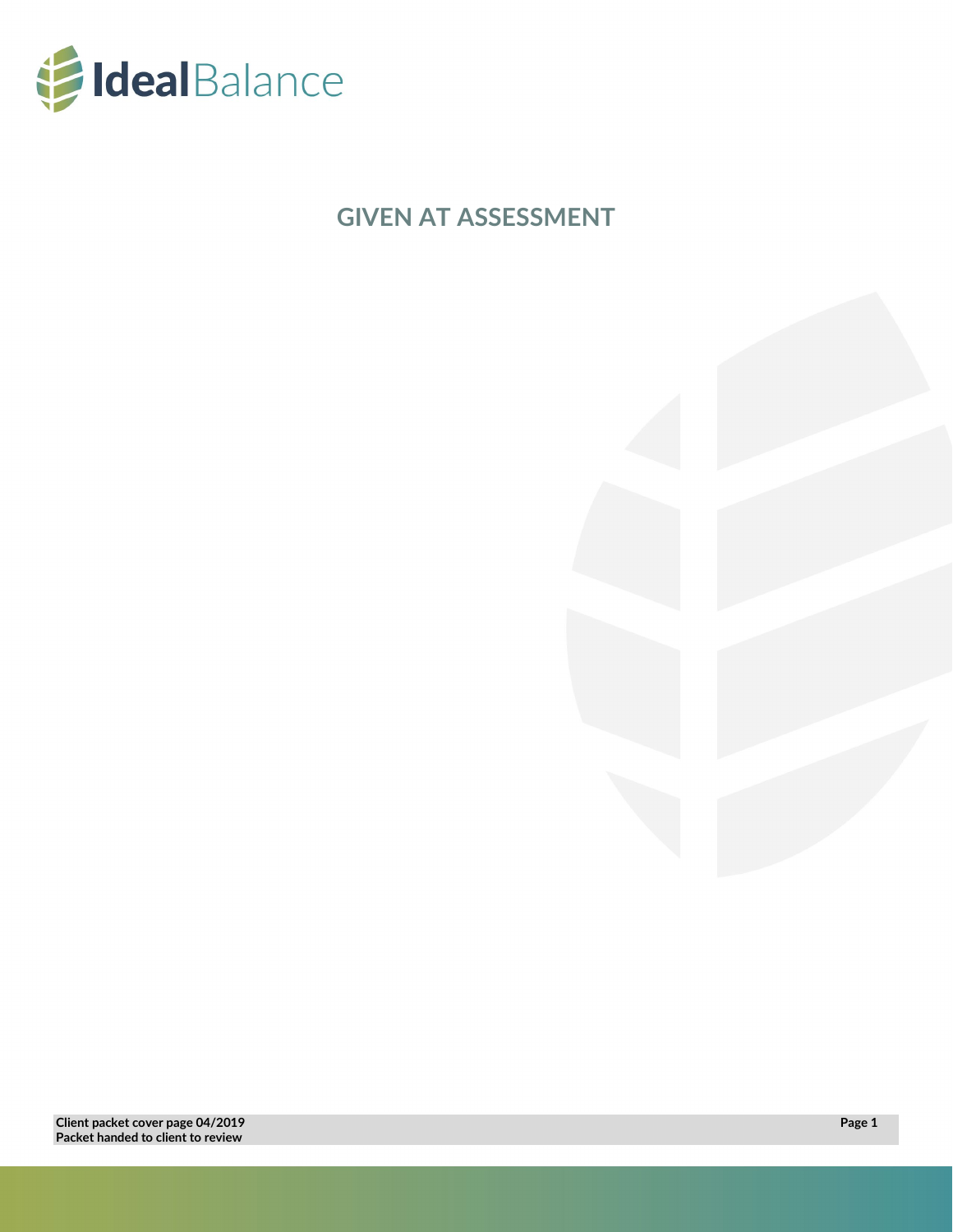

# FEE SCHEDULE FOR IDEAL BALANCE 02.13.2020

|                                      | <b>COST BY DURATION</b> |                      |                      | <b>Self-Pay Rates</b><br>(If paid same day of service) |                      |                      |
|--------------------------------------|-------------------------|----------------------|----------------------|--------------------------------------------------------|----------------------|----------------------|
| <b>Service</b>                       | 15<br><b>Minutes</b>    | 30<br><b>Minutes</b> | 60<br><b>Minutes</b> | 15<br><b>Minutes</b>                                   | 30<br><b>Minutes</b> | 60<br><b>Minutes</b> |
| Diagnostic Evaluation                |                         |                      | \$280.00             |                                                        |                      | \$133.00             |
| <b>Individual Session</b>            | \$50.00                 | \$100.00             | \$200.00             | \$23.00                                                | \$46.00              | \$92.00              |
| <b>Group Session</b>                 |                         |                      | \$120.00             |                                                        |                      | \$34.00              |
| <b>Family Session</b>                |                         | \$95.00              | \$190.00             |                                                        | \$45.00              | \$90.00              |
| Case Management/Care<br>Coordination | \$40.00                 | \$80.00              | \$160.00             | \$12.00                                                | \$24.00              | \$48.00              |
| Peer Counseling                      | \$12.50                 | \$25.00              | \$50.00              | \$12.30                                                | \$24.60              | \$49.20              |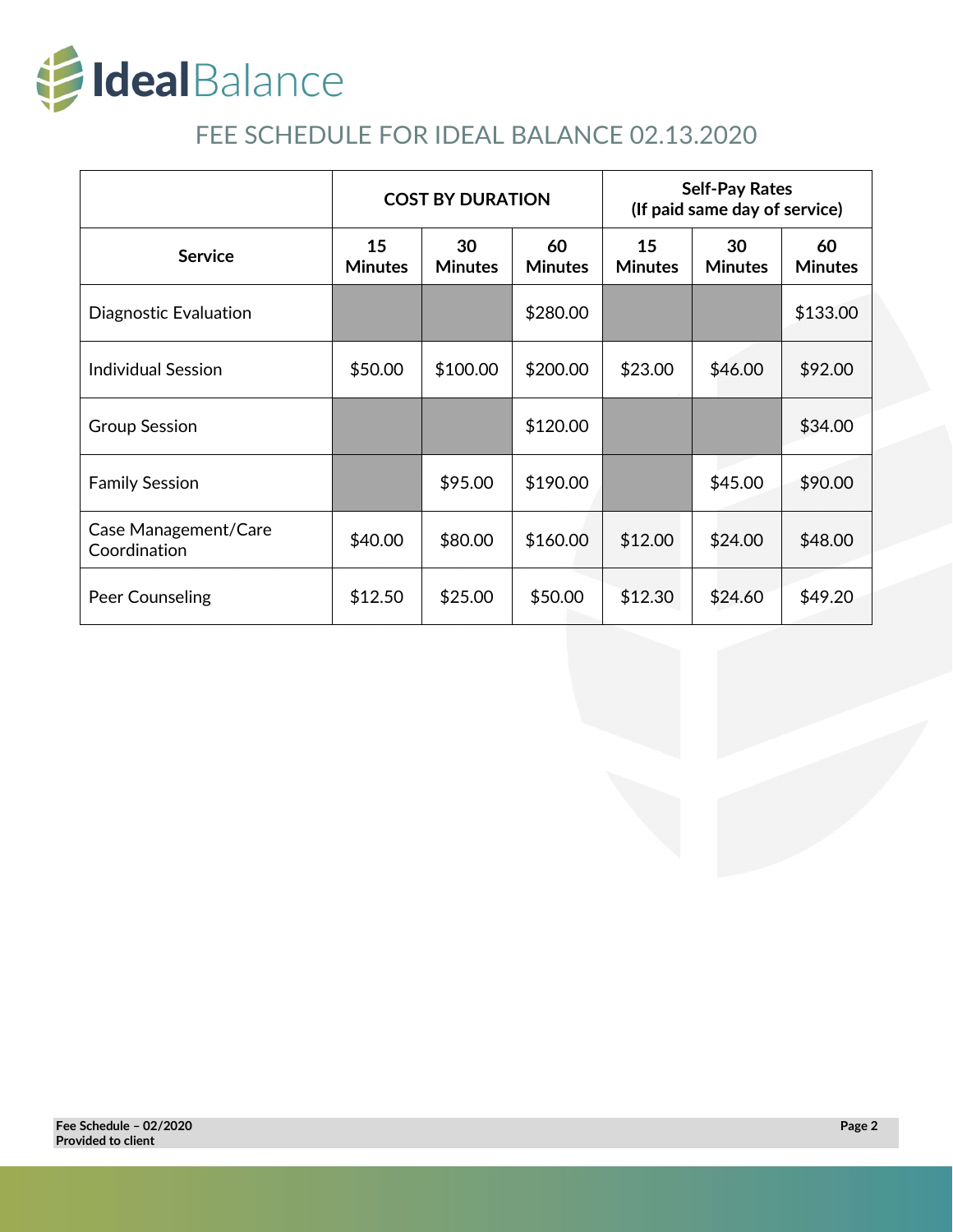

## Confidentiality Between Clients

In order for all clients to feel safe and trusted while attending outpatient substance use disorder services at Ideal Balance, a high level of confidentiality must be maintained at all times. Ideal Balance requires that confidentiality of all clients be maintained fully at all times.

In order to maintain such a high level of confidentiality, Ideal Balance asks that you do not allow those who are not attending outpatient substance use disorder services to enter this agency. This would include family members who may drive you to our agency, significant others, etc. This reduces the risk of confidentiality being broken by someone who has not signed the below agreement.

For others who fall under this agreement, Ideal Balance does not allow for your friends, co-workers, or others to enter any area within Ideal Balance with or without you, except for the waiting area, unless there is a valid consent form, signed by you, in your clinical file. We ask that all clients and non-clients check-in at the front desk

For clients, please be assured that all who have access to your records has signed an oath of confidentiality which is placed in their employee file. Also, all visitors who enter this agency (to provide educational services, family members attending family sessions, etc.) are required to sign an oath of confidentiality which remains on file at all times.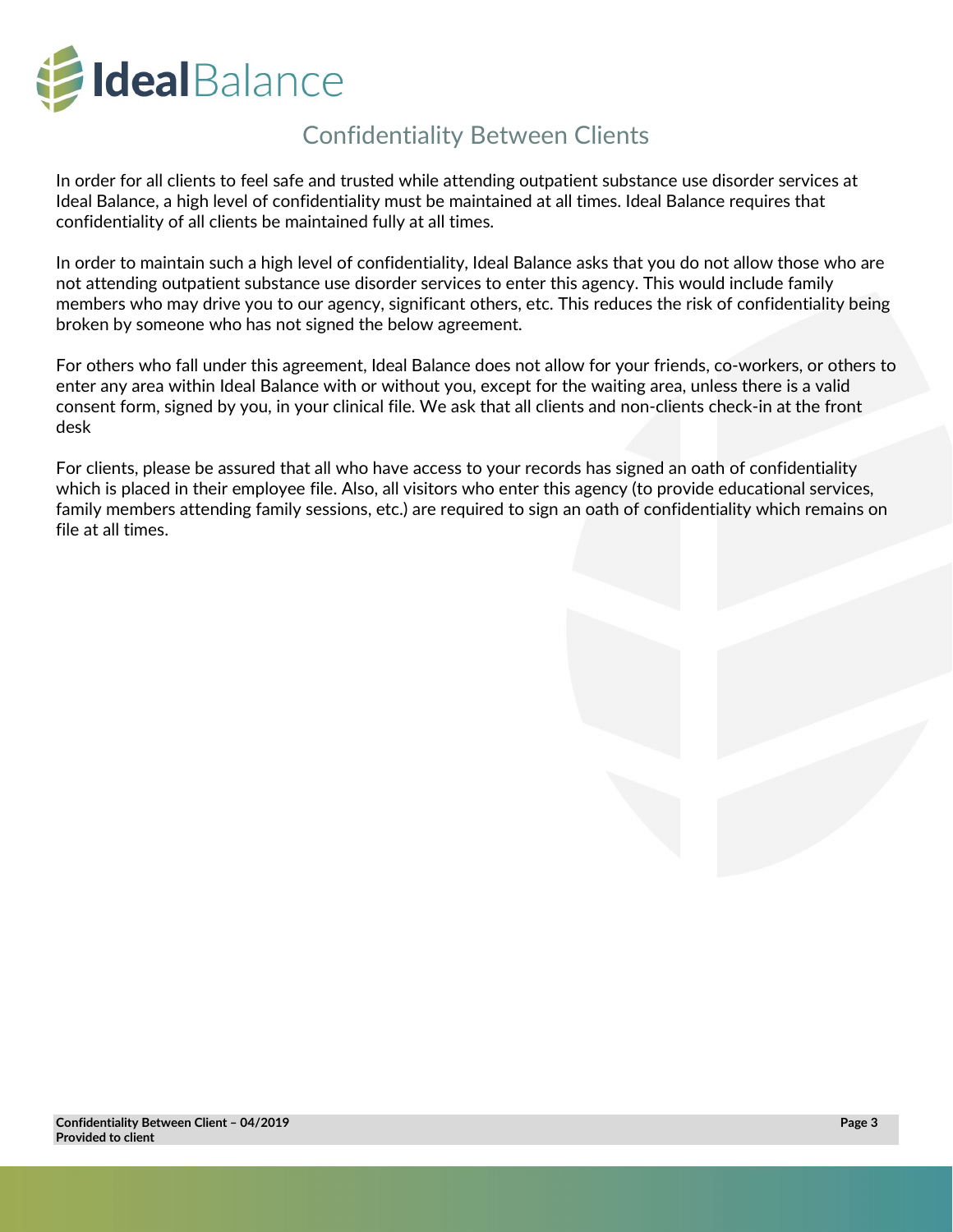

## Complaint Process

Any individual or the individual's representative person may submit a report to the Department of Health of an alleged violation of licensing and certification laws and rules.

- A. Information on filing a complaint with the Department of Health can be found at: [https://www.doh.wa.gov/LicensesPermitsandCertificates/FileComplaintAboutProviderorFacility/FacilityCo](https://www.doh.wa.gov/LicensesPermitsandCertificates/FileComplaintAboutProviderorFacility/FacilityComplaintProcess%23heading25859) [mplaintProcess#heading25859](https://www.doh.wa.gov/LicensesPermitsandCertificates/FileComplaintAboutProviderorFacility/FacilityComplaintProcess%23heading25859)
- B. Health care professionals credentialed by the Department of Health will comply with the mandatory reporting requirements in chapters RCW 18.130 and WAC 246-16.
- C. If Department of Health determines a report should be investigated, the report becomes a complaint. Ideal Balance representatives will cooperate to allow Department of Health representatives to:
	- 1. Examine any part of the facility at reasonable times and as needed.
	- 2. Review and evaluate agency records, including but not limited to:
		- a. An individual's clinical record and personnel file; and
		- b. The agency's policies, procedures, fiscal records, and any other documents required by Department of Health to determine compliance and to resolve the complaint, and
	- 3. Conduct individual interviews with staff members and/or individuals receiving services.
- D. An agency or agency provider will not retaliate against any:
	- 1. Individual or individual's representative for making a complaint with Department of Health or being interviewed by Department of Health about a complaint.
	- 2. A witness involved in the complaint issue.
	- 3. An employee of the agency.
- E. Department of Health may assess an agency a fine under RCW 43.70.250, or deny, suspend, or modify a license or certification under RCW 43.70.115, if:
	- 1. Any allegation within the complaint is substantiated; or
	- 2. The Department of Health's finding that the individual, an individual's representative, a witness, or employee of the agency experienced an act of retaliation by the agency as described in subsection C. of this section during or after a complaint investigation.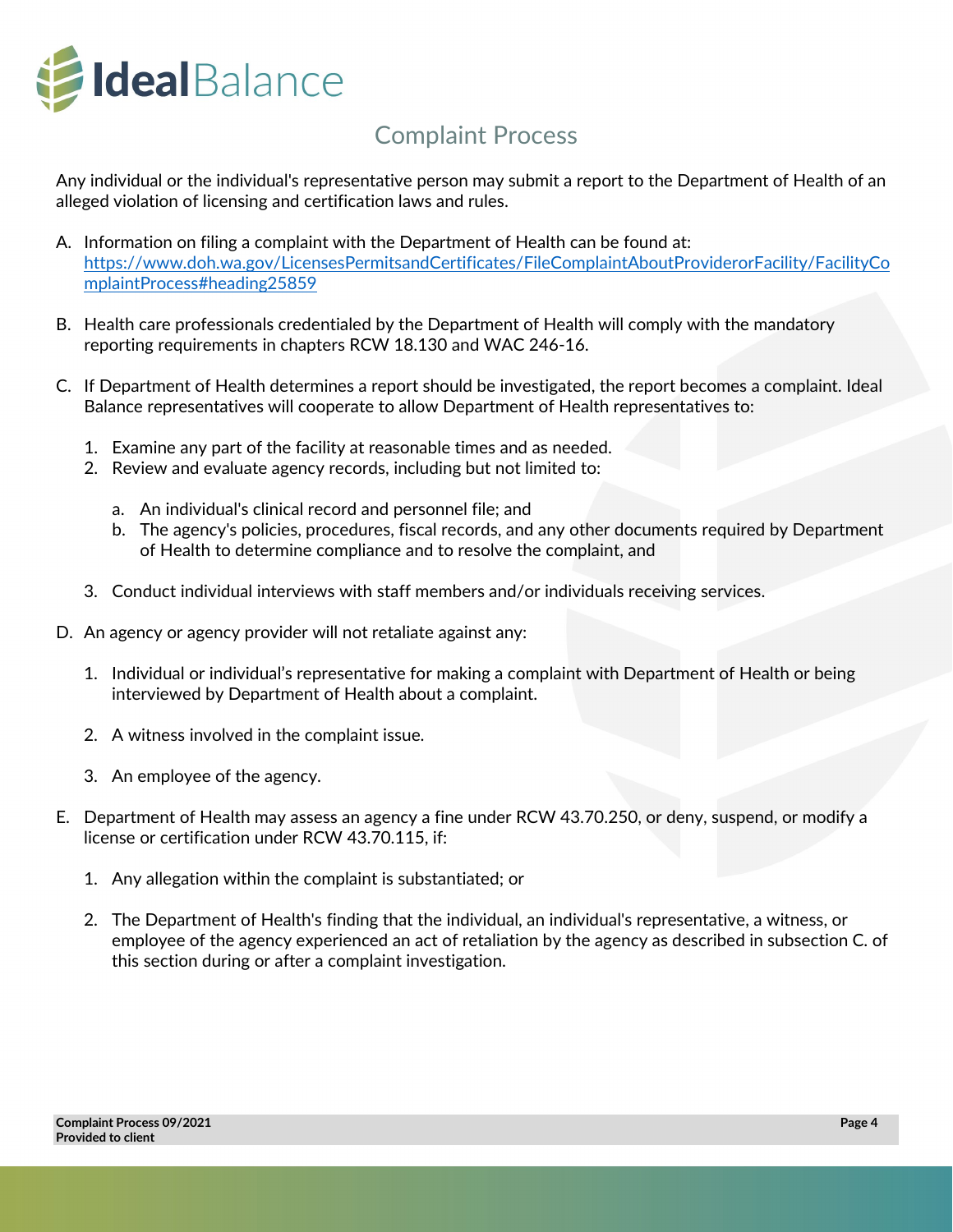

Notice that all materials can be provided in differing languages

All written materials are available in English and available upon request

យើងផ្តល់សម្ភារៈលាយល័ក្ខណ៍អក្សរជាភាសាខ្មែរ និងភាសាដទៃៗឡេត តាមសំណើសំ ។ Cambodian

> 所有書寫資料均有中文版本,根據要求提供。 Chinese

모든 안내서는 요청 시 한국어로 제공될 수 있습니다. Korean

ຫນັງສືເອກສານທຸກໆຢາງນີ້ໃຈ້ໃຫ້ເປັນພາສາລາວ ແລະ ມີໃຈ້ໃຫ້ຕາມຄຳ້ຮອງຂໍ Laotian

Все материалы имеются в письменном виде на русском языке, и иі можно получить по требованию. Russian

Todos los materiales se pueden obtener en español y están disponibles a solicitud. Spanish

Tất cả các tài liệu đều có sẵn bằng tiếng Việt và cấp cho khi được yêu cẩu Vietnamese

Waxaad qoraallada oo idil ku helaysaa af Soomaali haddii aad Somali codsato.

Усі письмові матеріали доступні в український та надаються за запитом

Ukrainian

በጽሁፍ የተዘጋጁ ሰነዶች በሙሉ በአማርኛ ተተርጎመው ይጎኛሉ እናም በጠየቁን ጊዜም ማግኘት ይችላሉ

Amharic

جميع المواد المكتوبة متلحة باللغة العربية، وتتوفر عند الطلب

Arabic

ਸਾਰੀਆਂ ਲਿਖਤੀ ਸਮੱਗਰੀਆਂ ਪੰਜਾਬੀ ਵਿੱਚ ਉਪਲਬਧ ਹਨ ਅਤੇ ਬੇਨਤੀ ਕਰਨ 'ਤੇ ਮਿਲ ਸਕਦੀਆਂ ਹਨ

Punjabi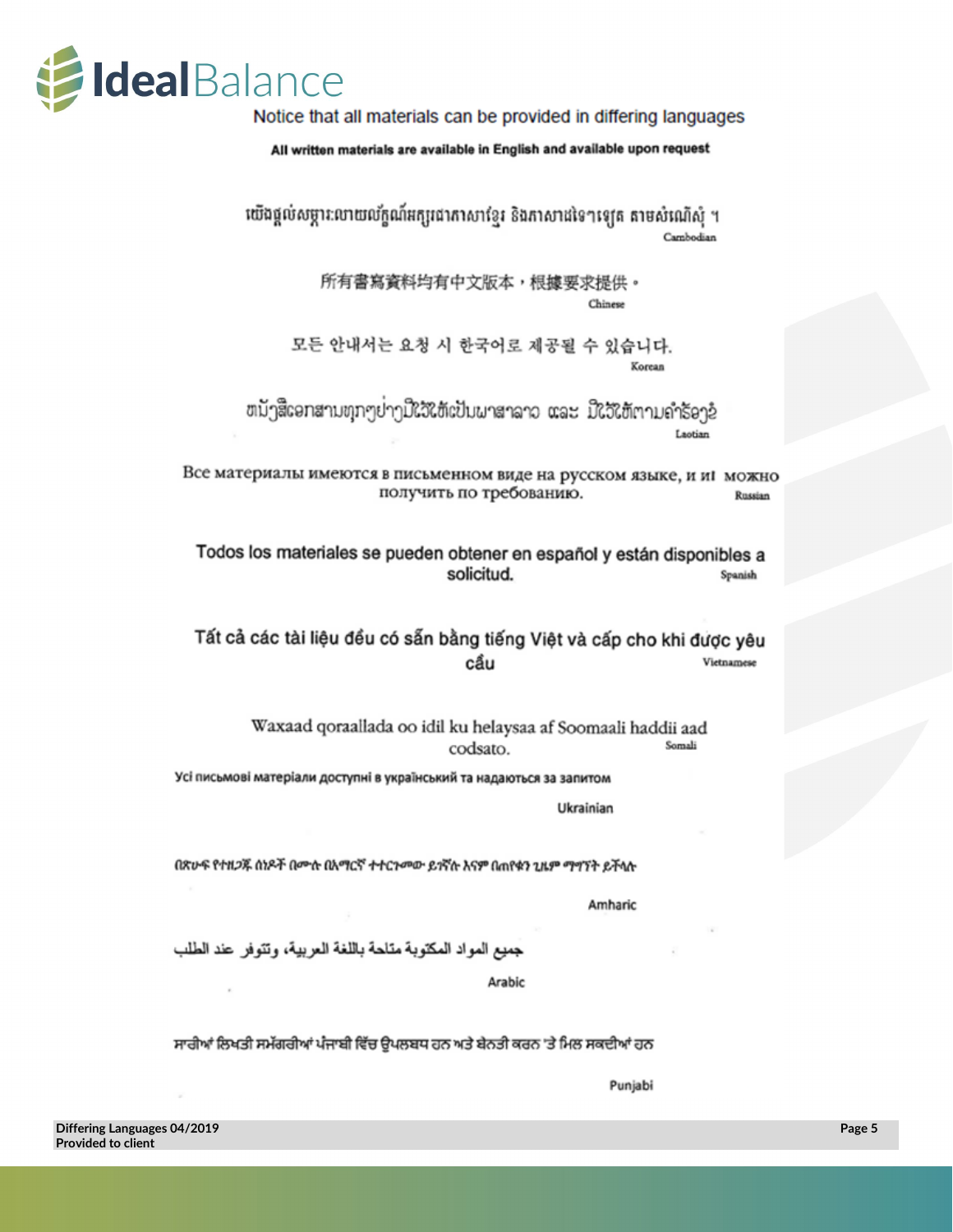

# Client Rights

A. Ideal Balance maintains a statement of individual participant rights applicable to the services the agency is certified to provide for, to ensure an individual's rights are protected in compliance with RCW 70.41, 71.05, 71.12, 71.24, and 71.34. In addition, to the extent that the rights set out in those chapters do not specifically address the rights in this subsection or are not applicable to all of the agency's services, the agency must develop a general statement of individual participant rights that incorporates at a minimum the following statements.

You have the right to:

- 1. Receive services without regard to race, color, creed, national origin, religion, sex, sexual orientation, age, or disability;
- 2. Practice the religion of choice as long as the practice does not infringe on the rights and treatment of others or the treatment service. Individual participants have the right to refuse participation in any religious practice;
- 3. Be reasonably accommodated in case of sensory or physical disability, limited ability to communicate, limited English proficiency, and cultural differences;
- 4. Be treated with respect, dignity, and privacy, except that staff may conduct reasonable searches to detect and prevent possession or use of contraband on the premises or to address risk of harm to the individual or others. "Reasonable" is defined as minimally invasive searches to detect contraband or invasive searches only upon the initial intake process or if there is reasonable suspicion of possession of contraband or the presence of other risk that could be used to cause harm to self or others;
- 5. Be free of any sexual harassment;
- 6. Be free of exploitation, including physical and financial exploitation;
- 7. Have all clinical and personal information treated in accord with state and federal confidentiality regulations;
- 8. Review your clinical record in the presence of the Administrator or designee and be given opportunity to request amendments or corrections;
- 9. Submit a report with the Department of Health when you feel the agency has violated a WAC requirement regulating behavioral health agencies.
- B. Ideal Balance will ensure the applicable individual participant rights described in A above are:
	- 1. Provided in writing to each individual on or before admission;
	- 2. Available in alternative formats for individuals who are visually impaired;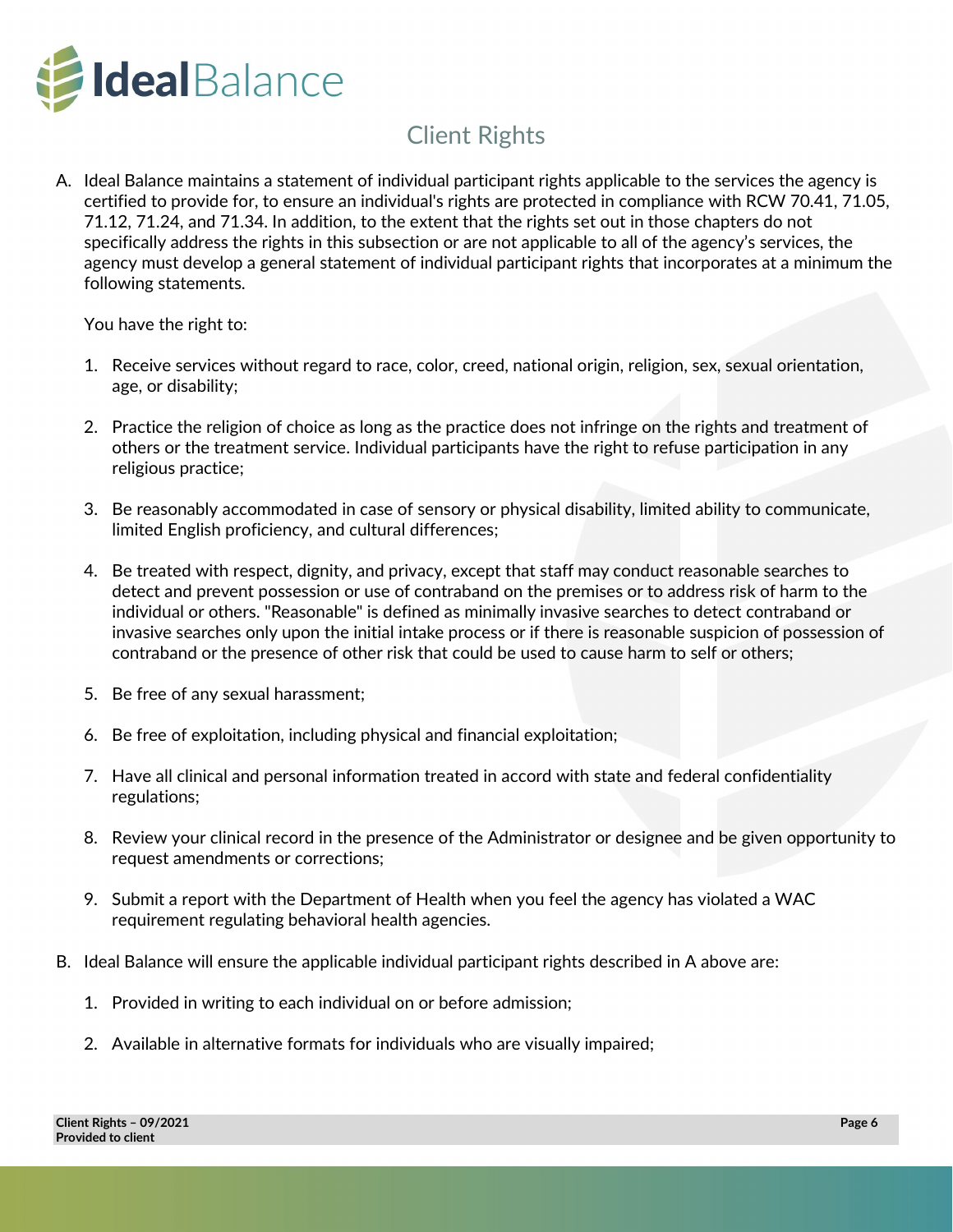

- 3. Translated to the most commonly used languages in the agency's service area;
- 4. Posted in public areas; and
- 5. Available to any participant upon request.

C. At the time of admission and upon client request, the agency must provide each client with information on how to file a report to the department if they feel their rights or requirements of WAC 246-341-0600 have been violated.

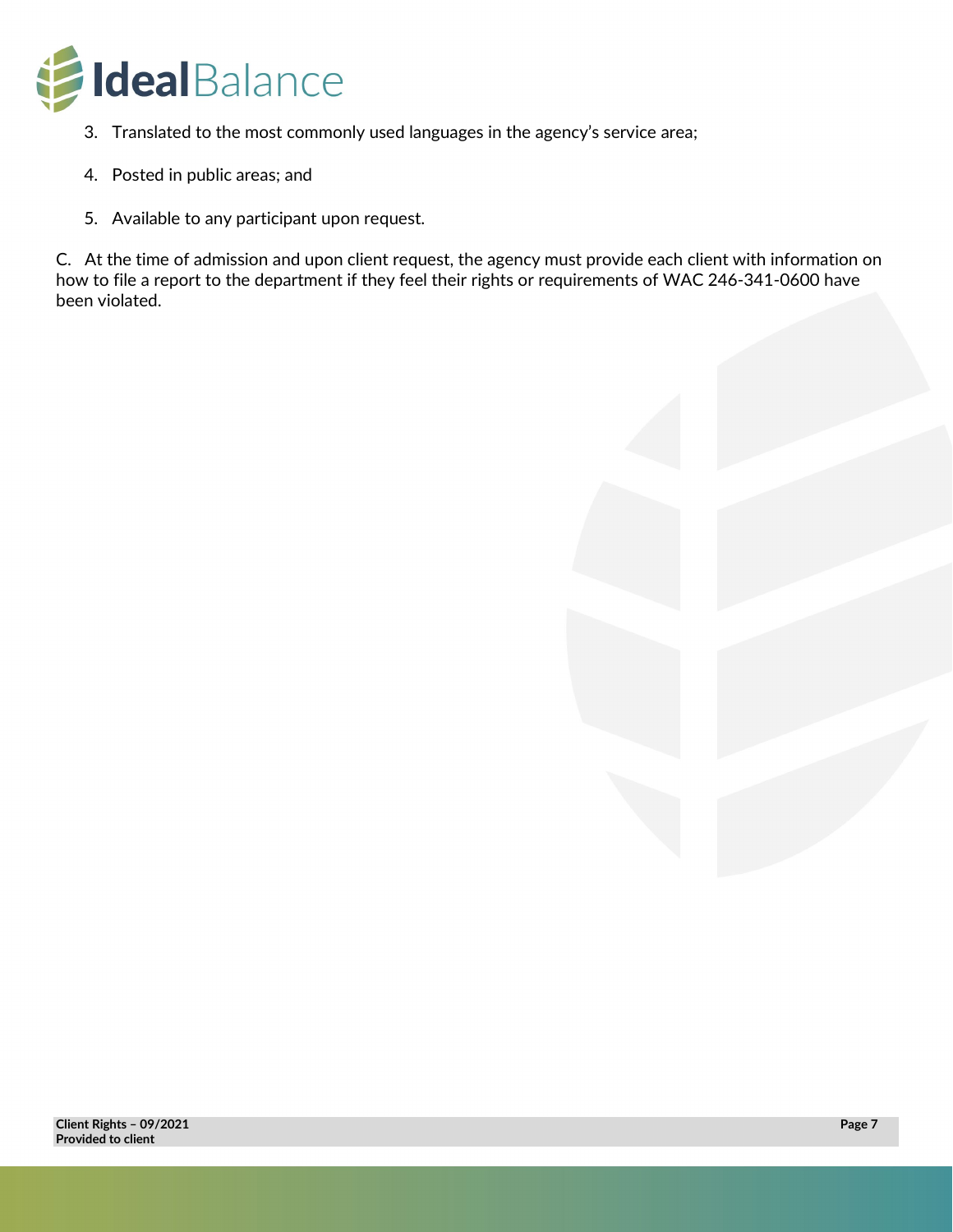

## **HIPAA & CFR 42 PATIENT NOTICE**

### **CONFIDENTIALITY OF ALCOHOL/DRUG ABUSE PATIENT INFORMATION – THIS NOTICE DESCRIBES HOW MEDICAL/DRUG/ALCOHOL RELATED INFORMATION ABOUT YOU MAY BE USED & DISCLOSED & HOW YOU GET ACCESS TO THIS INFORMATION. PLEASE REVIEW CAREFULLY.**

#### **GENERAL INFORMATION:**

Information regarding your health care, including payment for health care, is protected by two federal laws: The Health Insurance Portability and Accountability Act of 1996 (HIPAA), 42 U.S.C. 1320d et seq., 45 CFR Parts 160 & 164, and the Confidentiality Law, 42 U.S.C. 290dd-2, 42 CFR. Part 2. Under these laws, Ideal Balance may not say to a person outside of Ideal Balance that you attend the program, nor may Ideal Balance disclose any information identifying you as an alcohol or drug abuser or disclose any other protected information except as permitted by federal law. Ideal Balance must obtain your written consent before it can disclose information about you for payment purposes. For example, Ideal Balance must obtain your written consent before it can disclose information to your health insurer in order to be paid for services. Generally, you must also sign a written consent before Ideal Balance can share information for treatment purposes or for health care operations.

However, federal law permits Ideal Balance to disclose information without your written permission:

- (1) Pursuant to an agreement with a qualified service organization/business associate;
- (2) For research, audit or evaluations;
- (3) To report a crime committed on Ideal Balance premises or against Ideal Balance personnel;
- (4) To medical personnel in a medical emergency;
- (5) To appropriate authorities to report suspected child abuse or neglect;
- (6) As allowed by a court order.

For example, Ideal Balance can disclose information without your consent to obtain legal or financial services, or to another medical facility to provide health care for you, as long as there is a qualified service organization/business associate agreement in place. Before Ideal Balance can use or disclose any information about your health in a manner which is not described above, it must first obtain your specific written consent allowing it to make the disclosure. Any such written consent may be revoked by you in writing or verbally.

#### **YOUR RIGHTS:**

Under HIPAA you have the right to request restrictions on certain uses and disclosures of your health information. Ideal Balance is not required to agree to any restrictions you request, but if it does agree then it is bound by that agreement and may not use or disclose any information which you have restricted except as necessary in a medical emergency. You have the right to request that we communicate with you by alternative means or at an alternative location. Ideal Balance will accommodate such requests that are reasonable and will not request an explanation from you.

Under HIPAA you also have the right to inspect and copy your own health information maintained by Ideal Balance, except to the extent that the information contains **psychotherapy notes or information compiled for use in a civil or administrative proceeding or in other limited circumstances.** Under HIPAA you also have the right, with some exceptions, to amend health care information maintained in Ideal Balance records and to request and receive an accounting of disclosures of your health-related information made by Ideal Balance during the six years prior to your request. You also have the right to receive a paper copy of this notice.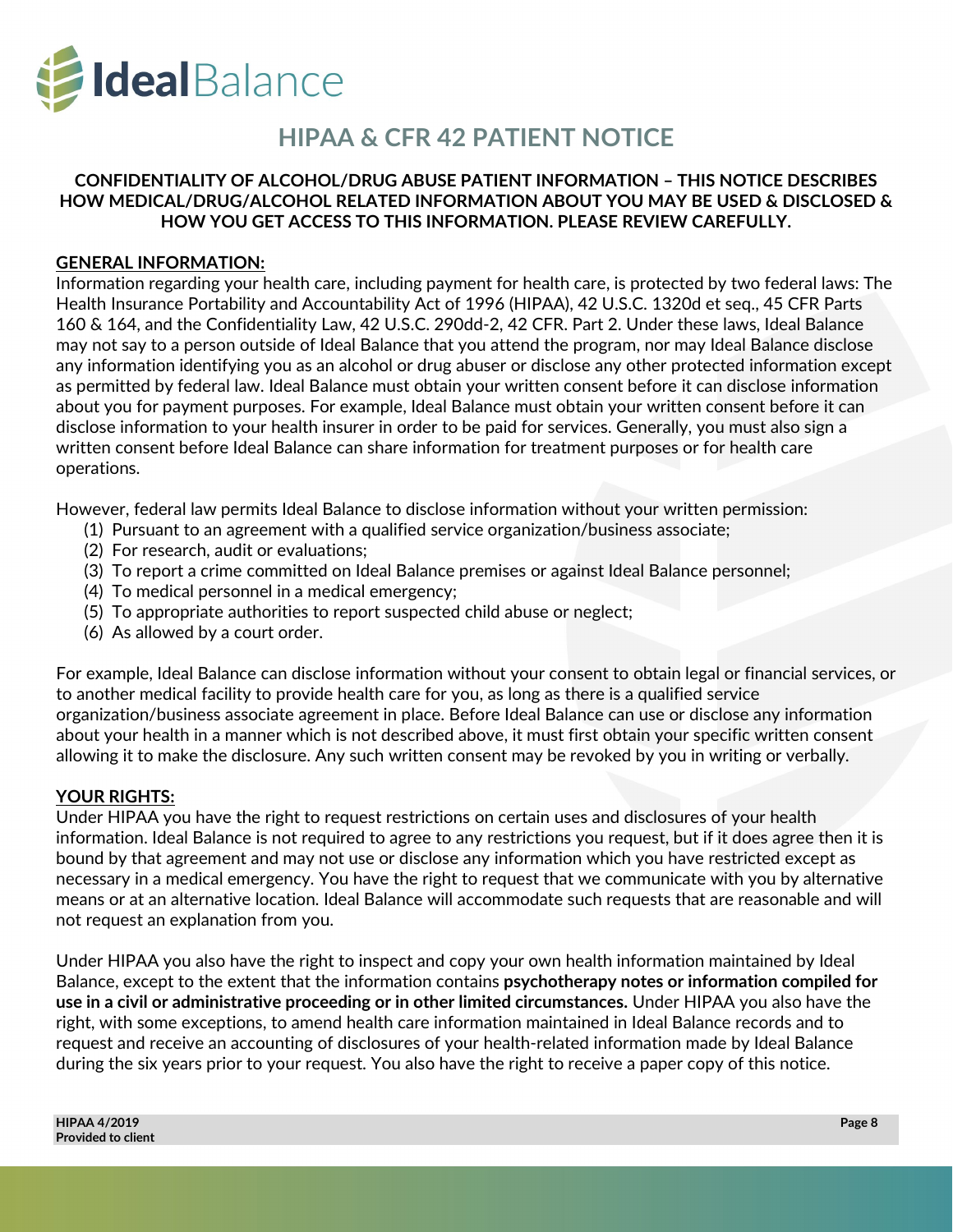

### **IDEAL BALANCE'S DUTIES:**

Ideal Balance is required by law to maintain the privacy of your health care information and to provide you with a notice of its legal duties and privacy practices with respect to your health information. Ideal Balance is required by law to abide by the terms of this notice. Ideal Balance reserves the right to change the terms of this notice and to make new notice provisions effective for all protected health information it maintains.

### **COMPLAINTS and REPORTING VIOLATIONS:**

You may complain to Ideal Balance and the Secretary of the United States Department of Health and Human Services if you believe that your privacy rights have been violated under HIPAA, you may report to Ideal Balance by asking to speak directly to the Administrator. You will not be retaliated against for filing such a complaint. Violation of the Confidentiality Law by a program is a crime. Suspected violations of the Confidentiality Law may be reported to the United States Attorney in the district where the violation occurs.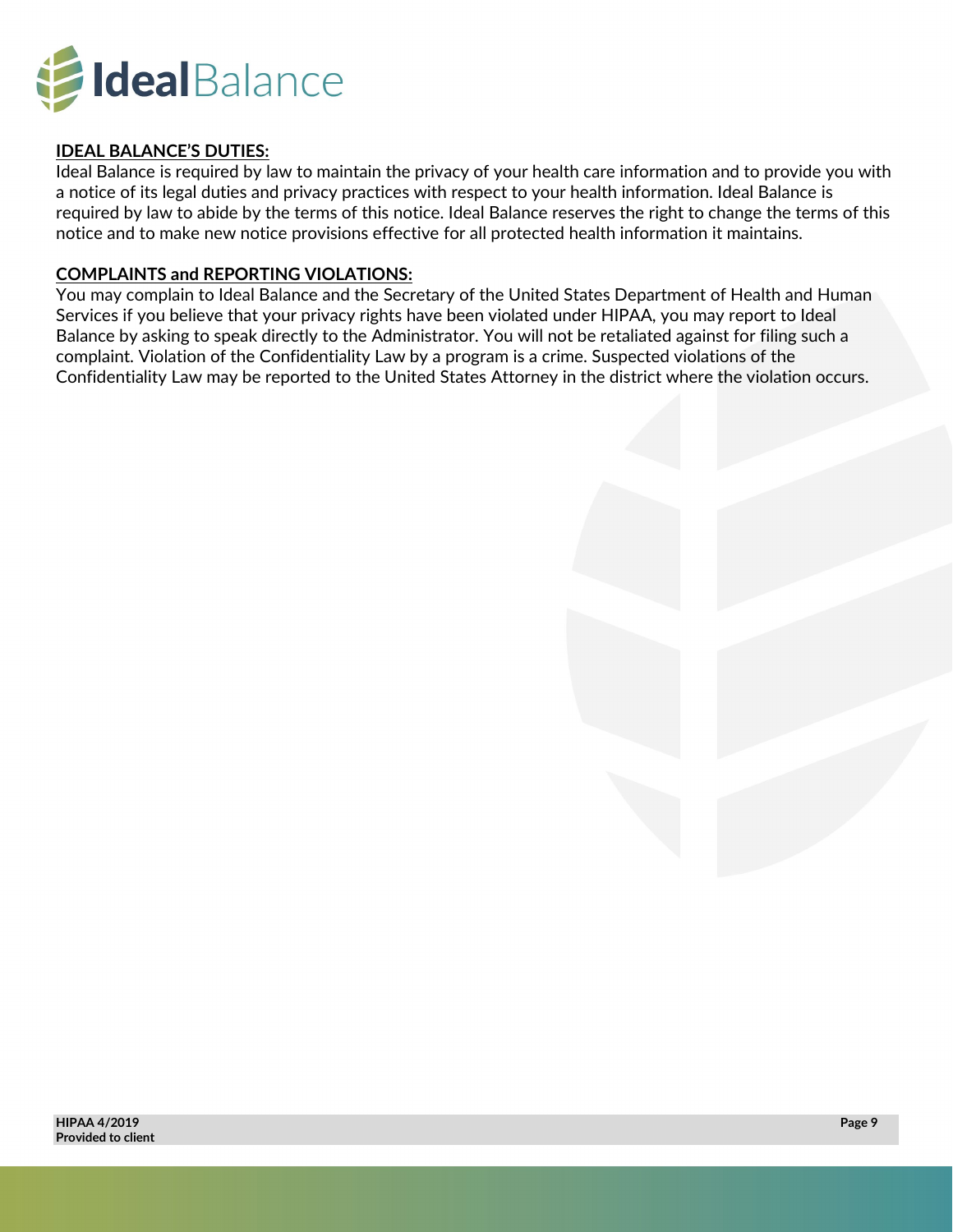

### **COUNSELOR DISCLOSURE STATEMENT**

### **Treatment Approach/Philosophy:**

This agency believes in providing individualized and evidenced based treatment. We see addiction as a maladaptive pattern of behavior that affects an individual's biological, psychological and social functioning. We utilize evidenced based/best practices curriculum in all phases of treatment. Approaches that are implemented at this agency are stages of change model, Motivational Interviewing, Cognitive Behavioral Therapy, Rational Emotive Behavioral Therapy, Matrix Model and the Mapping by Texas Christian University. We realize that the most effective treatment for addiction includes group and individual sessions. Also, accessing sober support (self-help) outside of treatment can be helpful in sustaining recovery. Ideal Balance strives to make improvements as science changes and the research continues. We commit to providing cutting-edge addiction treatment.

#### **Counselor Education and Training:**

IDEAL BALANCE is approved and certified by the Department of Health (DOH) to provide alcohol and other drug addiction treatment. As a state approved agency, its staff has met certain qualifications as set forth by RCW 18.205. The credentials of each counselor are monitored and regularly inspected by the DOH to verify that counselors continue to meet requirements.

In the course of treatment at this agency, a client may receive counseling from any or all of the following clinicians. Their registration certification number and a brief description of their qualifications are listed on the next page: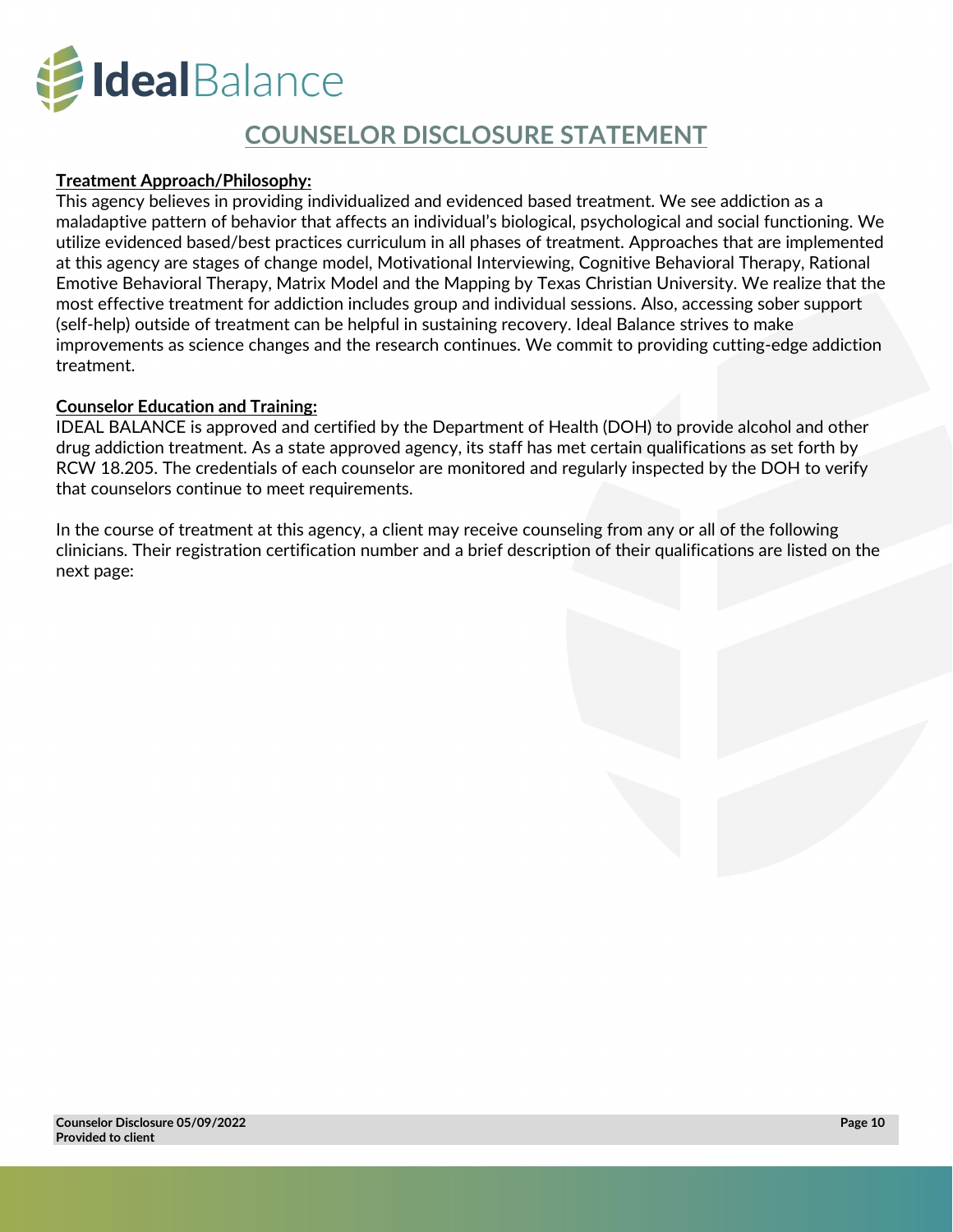

| <b>Counselor Name</b>     | <b>Certification/Start</b> | <b>Education/Training/Position</b>                                                 |  |  |
|---------------------------|----------------------------|------------------------------------------------------------------------------------|--|--|
| Penny S Bell              | CP00006097/4.2007          | Substance Use Disorder Professional (SUDP)<br><b>Administrator - All Locations</b> |  |  |
| <b>Christine Sundholm</b> | CP60312415/10.2013         | Substance Use Disorder Professional (SUDP)<br>Clinical Supervisor - All Locations  |  |  |
| Alyssa Gomez              | CP60297766/10.2012         | Substance Use Disorder Professional (SUDP)<br>(Kennewick - Main Site Location)     |  |  |
| Melanie McCollum          | CP00001196/05.2000         | Substance Use Disorder Professional (SUDP)<br>(Off-Site Locations)                 |  |  |
| <b>Kristine McClure</b>   | CP00000347/11.1999         | Substance Use Disorder Professional (SUDP)<br>(Off-Site Locations)                 |  |  |
| <b>Kimberly Hunt</b>      | CP60916001/03.2019         | Substance Use Disorder Professional (SUDP)<br>(Off-Site Locations)                 |  |  |
| Lisa Dixon                | CP60923722/04.2019         | Substance Use Disorder Professional (SUDP)<br>(Off-Site Locations)                 |  |  |
| <b>Kimberly Aurand</b>    | CP00006144/04.2007         | Substance Use Disorder Professional (SUDP)<br>(Off-Site Locations)                 |  |  |
| <b>Danielle Akins</b>     | CP60870067/09.2018         | Substance Use Disorder Professional (SUDP)<br>(Off-Site Locations)                 |  |  |
| <b>Lisa Driscoll</b>      | CP60235888/02.2012         | Substance Use Disorder Professional (SUDP)<br>(Off-Site Locations)                 |  |  |
| Iris Cola                 | CP60166605/10.2010         | Substance Use Disorder Professional (SUDP)<br>(Off-Site Locations)                 |  |  |
| Joshua Hogan              | CP60297518/02.2013         | Substance Use Disorder Professional (SUDP)<br>(Off-Site Locations)                 |  |  |
| Lacey Cope                | CP60884225/11.2018         | Substance Use Disorder Professional (SUDP)<br>(Off-Site Locations)                 |  |  |
| John Horne                | CP60609977/01.2016         | Substance Use Disorder Professional (SUDP)<br>(Off-Site Locations)                 |  |  |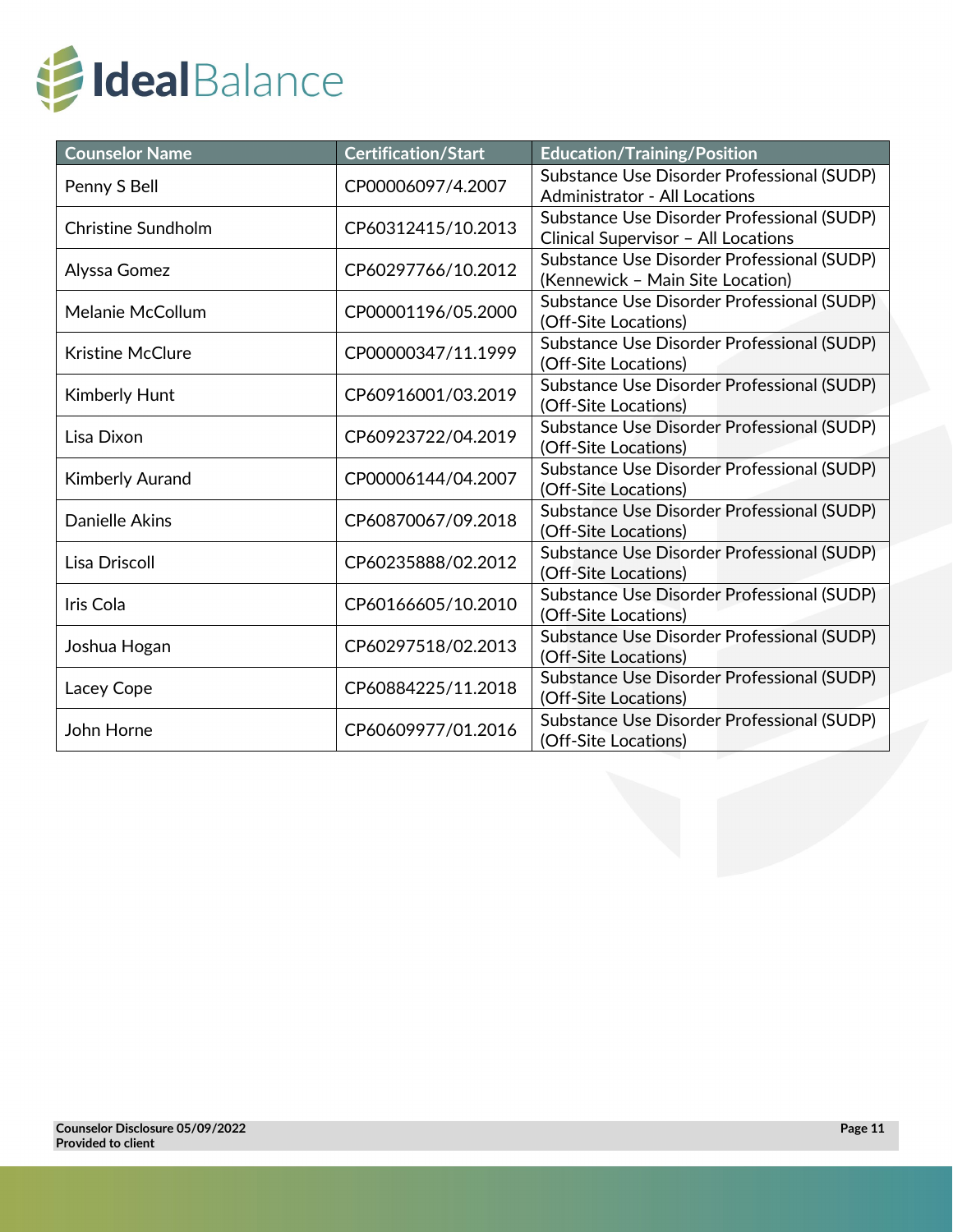

## **18.130.180 UNPROFESSIONAL CONDUCT**

The following conduct, acts, or conditions constitute unprofessional conduct for any license holder under the jurisdiction of this chapter:

- 1. The commission of any act involving moral turpitude, dishonesty, or corruption relating to the practice of the person's profession, whether the act constitutes a crime or not. If the act constitutes a crime, conviction in a criminal proceeding is not a condition precedent to disciplinary action. Upon such a conviction, however, the judgment and sentence is conclusive evidence at the ensuing disciplinary hearing of the guilt of the license holder of the crime described in the indictment or information, and of the person's violation of the statute on which it is based. For the purposes of this section, conviction includes all instances in which a plea of guilty or nolo contendere is the basis for the conviction and all proceedings in which the sentence has been deferred or suspended. Nothing in this section abrogates rights guaranteed under chapter 9.96A RCW;
- 2. Misrepresentation or concealment of a material fact in obtaining a license or in reinstatement thereof;
- 3. All advertising which is false, fraudulent, or misleading;
- 4. Incompetence, negligence, or malpractice which results in injury to a patient or which creates an unreasonable risk that a patient may be harmed. The use of a nontraditional treatment by itself shall not constitute unprofessional conduct, provided that it does not result in injury to a patient or create an unreasonable risk that a patient may be harmed;
- 5. Suspension, revocation, or restriction of the individual's license to practice any health care profession by competent authority in any state, federal, or foreign jurisdiction, a certified copy of the order, stipulation, or agreement being conclusive evidence of the revocation, suspension, or restriction;
- 6. The possession, use, prescription for use, or distribution of controlled substances or legend drugs in any way other than for legitimate or therapeutic purposes, diversion of controlled substances or legend drugs, the violation of any drug law, or prescribing controlled substances for oneself;
- 7. Violation of any state or federal statute or administrative rule regulating the profession in question, including any statute or rule defining or establishing standards of patient care or professional conduct or practice;
- 8. Failure to cooperate with the disciplining authority by:
	- a. Not furnishing any papers, documents, records, or other items;
	- b. Not furnishing in writing a full and complete explanation covering the matter contained in the complaint filed with the disciplining authority;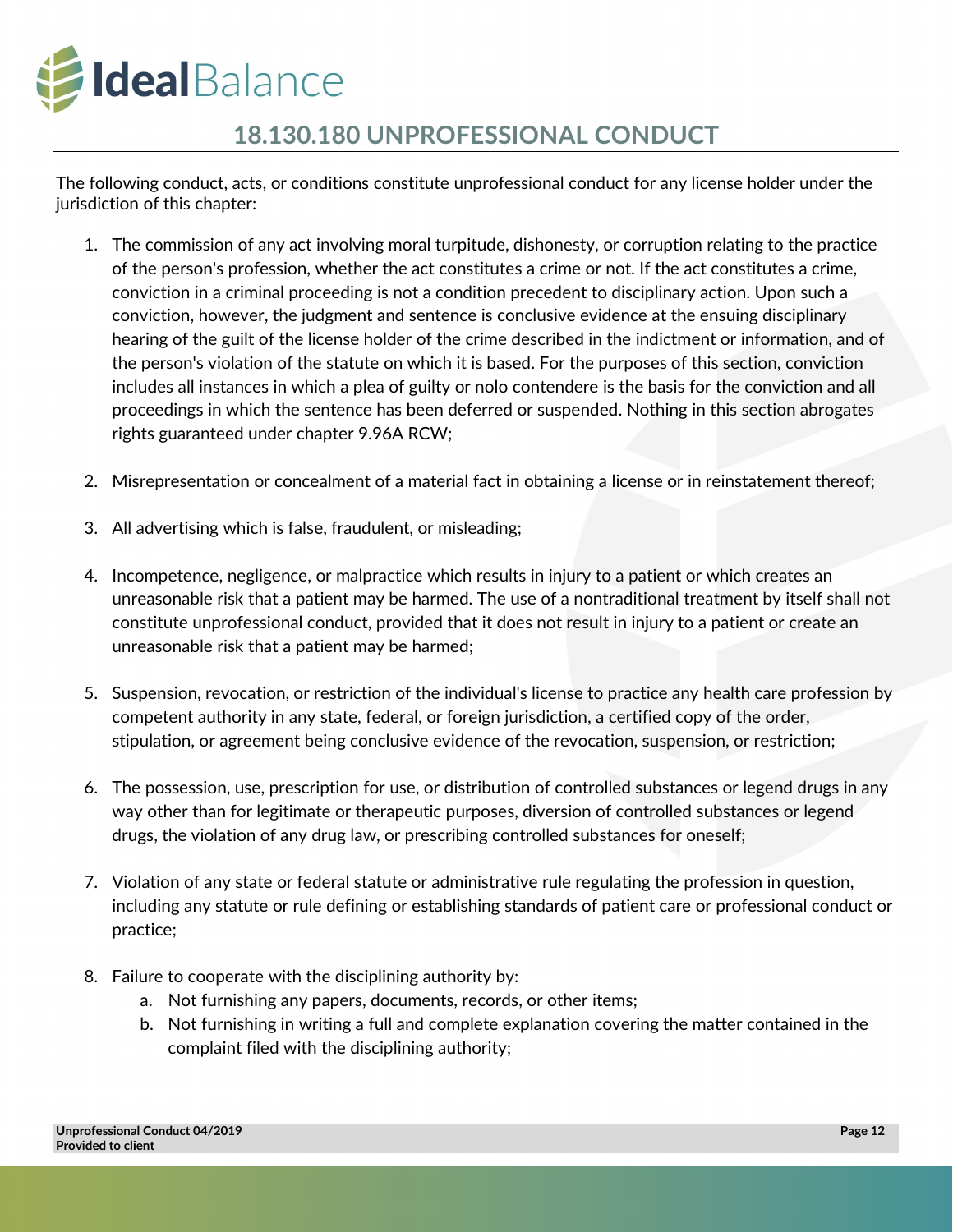

- c. Not responding to subpoenas issued by the disciplining authority, whether or not the recipient of the subpoena is the accused in the proceeding; or
- d. Not providing reasonable and timely access for authorized representatives of the disciplining authority seeking to perform practice reviews at facilities utilized by the license holder;
- 9. Failure to comply with an order issued by the disciplining authority or a stipulation for informal disposition entered into with the disciplining authority;
- 10. Aiding or abetting an unlicensed person to practice when a license is required;
- 11. Violations of rules established by any health agency;
- 12. Practice beyond the scope of practice as defined by law or rule;
- 13. Misrepresentation or fraud in any aspect of the conduct of the business or profession;
- 14. Failure to adequately supervise auxiliary staff to the extent that the consumer's health or safety is at risk;
- 15. Engaging in a profession involving contact with the public while suffering from a contagious or infectious disease involving serious risk to public health;
- 16. Promotion for personal gain of any unnecessary or inefficacious drug, device, treatment, procedure, or service;
- 17. Conviction of any gross misdemeanor or felony relating to the practice of the person's profession. For the purposes of this subsection, conviction includes all instances in which a plea of guilty or nolo contendere is the basis for conviction and all proceedings in which the sentence has been deferred or suspended. Nothing in this section abrogates rights guaranteed under chapter 9.96A RCW;
- 18. The procuring, or aiding or abetting in procuring, a criminal abortion;
- 19. The offering, undertaking, or agreeing to cure or treat disease by a secret method, procedure, treatment, or medicine, or the treating, operating, or prescribing for any health condition by a method, means, or procedure which the licensee refuses to divulge upon demand of the disciplining authority;
- 20. The willful betrayal of a practitioner-patient privilege as recognized by law;
- 21. Violation of chapter 19.68 RCW;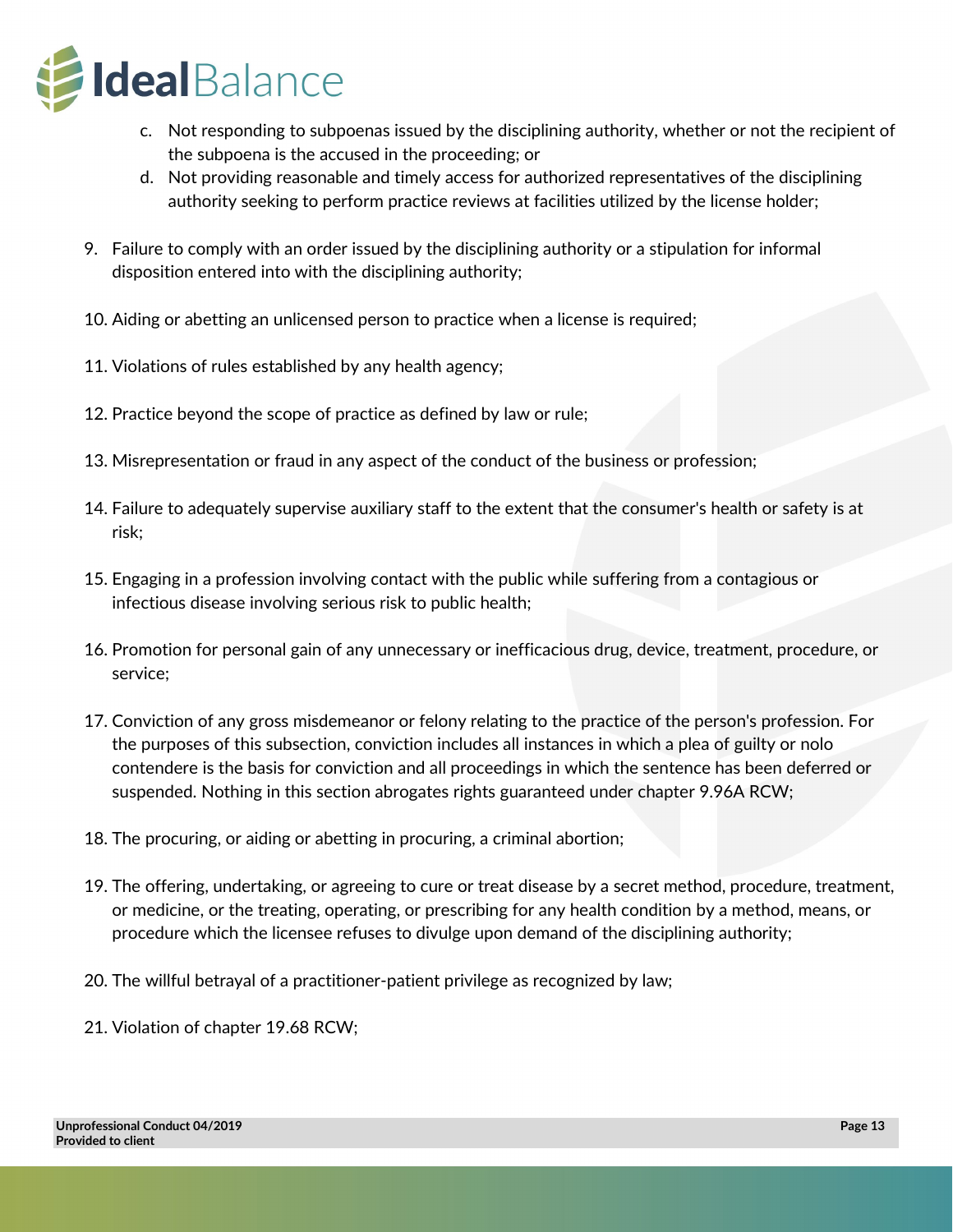

- 22. Interference with an investigation or disciplinary proceeding by willful misrepresentation of facts before the disciplining authority or its authorized representative, or by the use of threats or harassment against any patient or witness to prevent them from providing evidence in a disciplinary proceeding or any other legal action, or by the use of financial inducements to any patient or witness to prevent or attempt to prevent him or her from providing evidence in a disciplinary proceeding;
- 23. Current misuse of:
	- a. Alcohol;
	- b. Controlled substances; or
	- c. Legend drugs;
- 24. Abuse of a client or patient or sexual contact with a client or patient;
- 25. Acceptance of more than a nominal gratuity, hospitality, or subsidy offered by a representative or vendor of medical or health-related products or services intended for patients, in contemplation of a sale or for use in research publishable in professional journals, where a conflict of interest is presented, as defined by rules of the disciplining authority, in consultation with the department, based on recognized professional ethical standards.

### **Department of Health (DOH) Contact Information to file a complaint:**

**Online:** [http://www.doh.wa.gov](http://www.doh.wa.gov/)  **Telephone:** (360) 236-4700 **Email:** [hsqacomplaintintake@doh.wa.gov](mailto:hsqacomplaintintake@doh.wa.gov) **Address to file complaint**: Washington State Department of Health Health Systems Quality Assurance Complaint Intake PO BOX 47857 Olympia, WA 98504-7857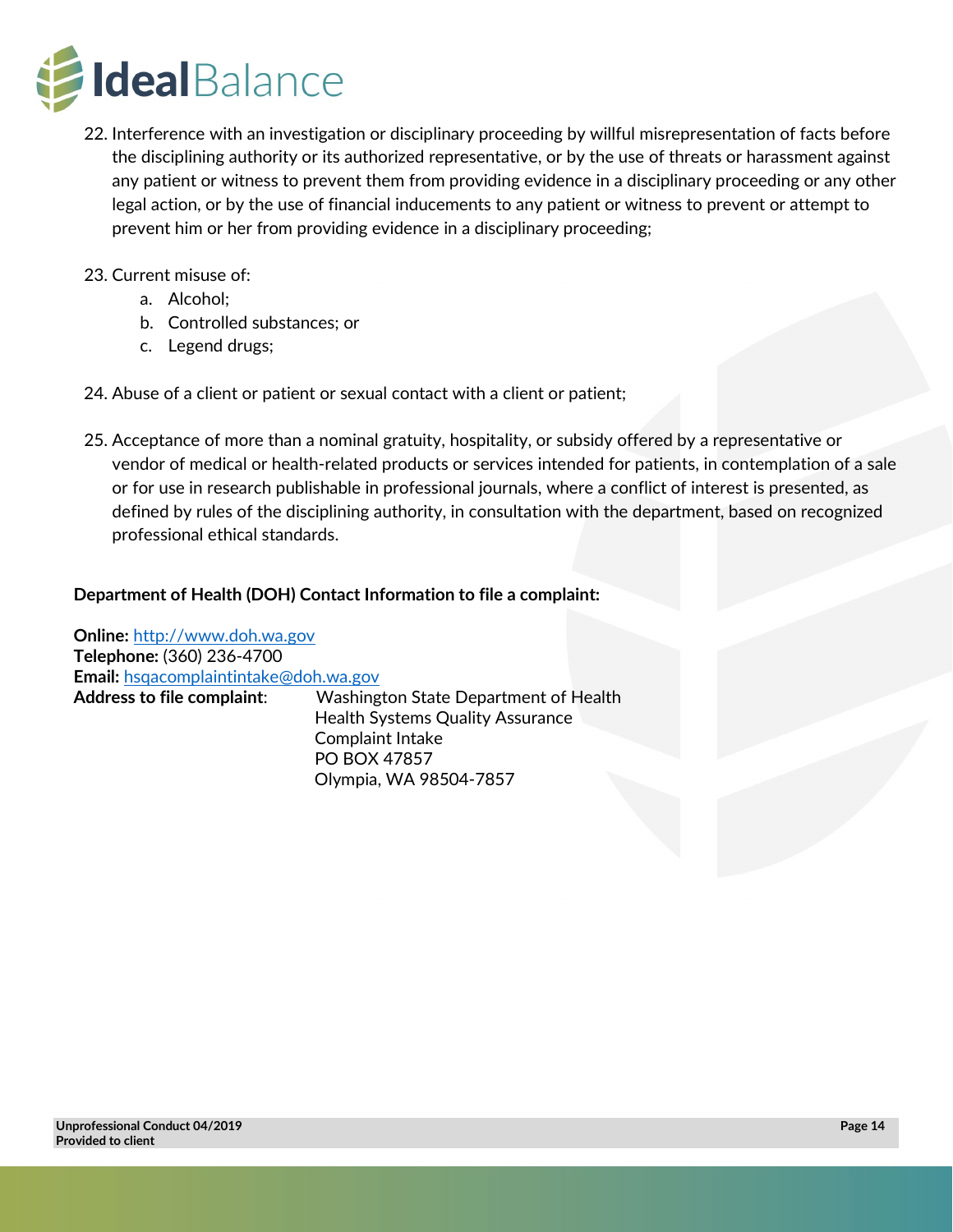

## Mandatory Reporting Confidentiality of Alcohol & Drug Abuse Patient Records (42CFR Part 2)

It is your right to know that there are circumstances and certain crimes or harmful acts that mandate the counseling staff to report per: ORS 419B.005 – 419B-05D.

The Ideal Balance staff knows and respects the importance of confidentiality and will protect your rights to their fullest.

Being mandatory reporters, and without a valid release of information, Ideal Balance staff can only disclose the following information *without your consent*:

- 1. You pose a threat to yourself (you verbalize or demonstrate self-harm)
- 2. You pose a threat to others (you verbalize or demonstrate harm to others)
- 3. You report that a child, adult dependent or developmentally disabled person is experiencing abuse in the forms of physical, mental, emotional, sexual abuse/neglect
- 4. You file charges against the person registered or certified under the law
- 5. The counselor/agency receives a court order, signed by a judge, to provide information (a subpoena is not sufficient in this matter)
- 6. Child Protective Services/ Department of Human Services provides documentation that there is an open investigation for allegations of child abuse/neglect in which you are named

Violation of the Federal law and regulations by a program is a crime. Suspected violations may be reported to appropriate authorities in accordance with Federal regulations.

Federal law and regulations do not protect any information about a crime committed by a patient either at the program site or against any person who works for the program or about any threat to commit such a crime.

(See 42 U.S.C. 290dd-3 and 42 U.S.C. 290ee-3 for Federal laws and 42 CFR part 2 for Federal regulations)

I have read and understand the above requirements that mandate the counseling staff at Ideal Balance to disclose and/or report information to the proper authorities.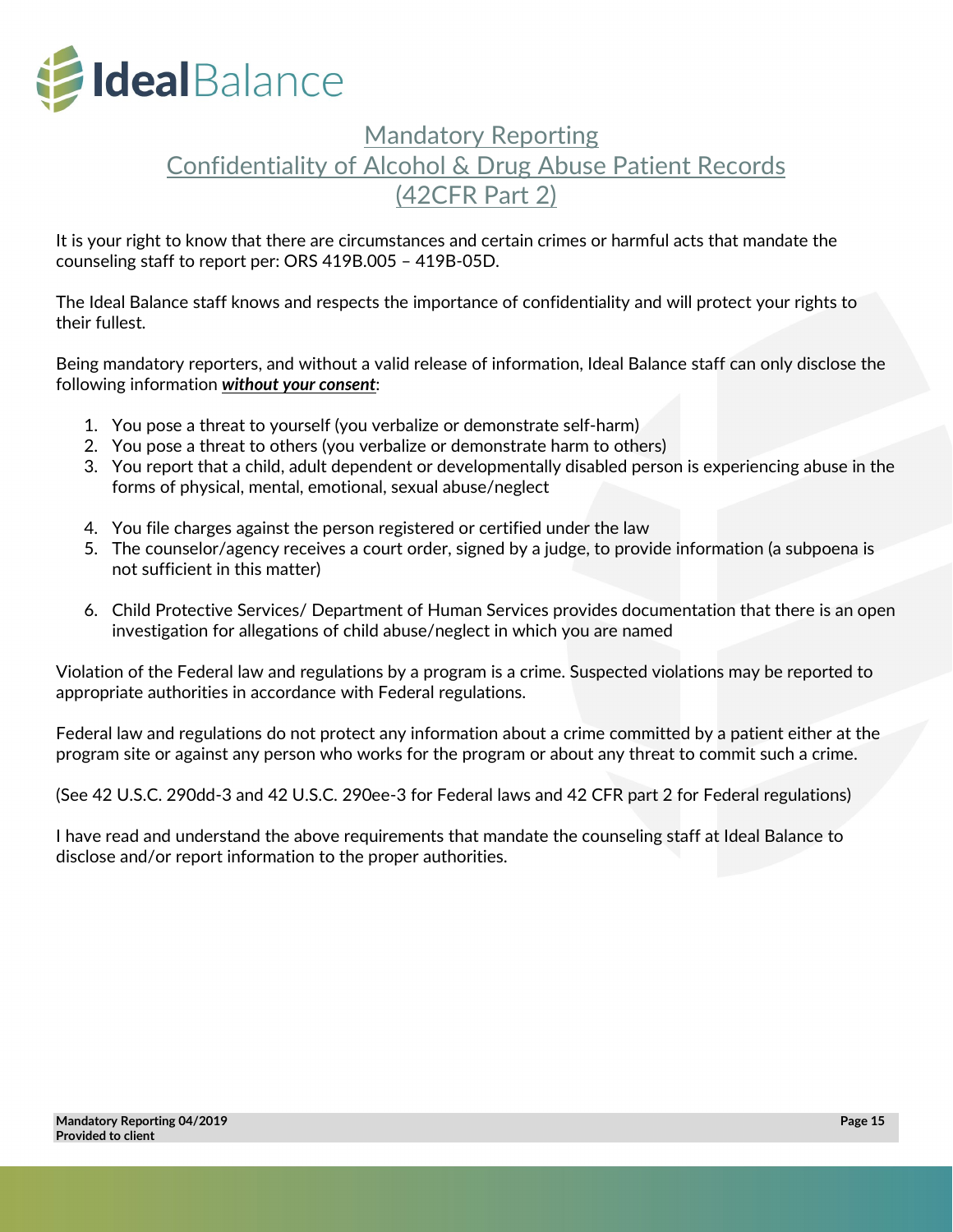

## PROGRAM RULES

### **I understand if I am NOT court ordered, all language pertaining to courts does not apply**

- 1. IDEAL BALANCE promotes total abstinence from all non-prescribed mind/mood altering substances. We highly encourage you to stop all use of any mind-altering substances, including caffeine and nicotine. Ideal Balance would like you to experience a life free from all substance use. If court referred, you are mandated to maintain total abstinence from any non-prescribed substance use and any use must be reported to the courts within 72 hours.
- 2. **Ideal Balance maintains a Nicotine-Free agency** no use of any nicotine product is allowed on the premises at any time. Violating this rule is reason for immediate discharge from Ideal Balance-this includes E-Cigarettes. This does not include nicotine replacement products which are FDA approved.
- 3. Attendance is a critical part of your treatment program at this agency. **You will need to discuss any need to be absent with your primary counselor to determine if you will be excused. All unexcused absences will be reported to your Ideal Option physician.**
- 4. You agree to maintain the confidentiality of all other clients of this facility. Confidentiality is protected by federal laws and regulations. Breach of anyone's confidentiality may result in immediate discharge from this program and legal repercussions.
- 5. You agree to be part of a no tolerance policy regarding violent and/or threatening behavior. Any acts of violence will most likely result in immediate discharge and possible legal charges.
- 6. Some insurance companies require you attend this counseling in order to get your medication from Ideal Option covered. If you choose to stop attending, your insurance company will be notified which may result in your medication no longer being covered.
- 7. You are encouraged to engage in community-based self-help groups such as AA, NA, or SMART Recovery. If you are court ordered to attend such meetings, you will need to provide verification of attendance to your primary counselor. DUI convictions require clients to participate in self-help groups and provide verification of attendance within the first 60 day of treatment.
- 8. You agree to meet your monthly financial responsibility. You agree to provide the necessary documentation to verify income, insurance cards, etc. when requested. Failure to meet your financial obligation will be reported to your referral source and you will run the risk of being financially suspended from services until your account is current.
- 9. You agree to develop and adhere to your individualized service plan. This plan may include group, family, and individual sessions. You will work with your counselor in developing your plan.
- 10. If this level of care at Ideal Balance seems ineffective for you, staff will work with you to connect you with other services which may better benefit your recovery. Staff will work with you in making these changes. All changes to your program must be reported to your court referral.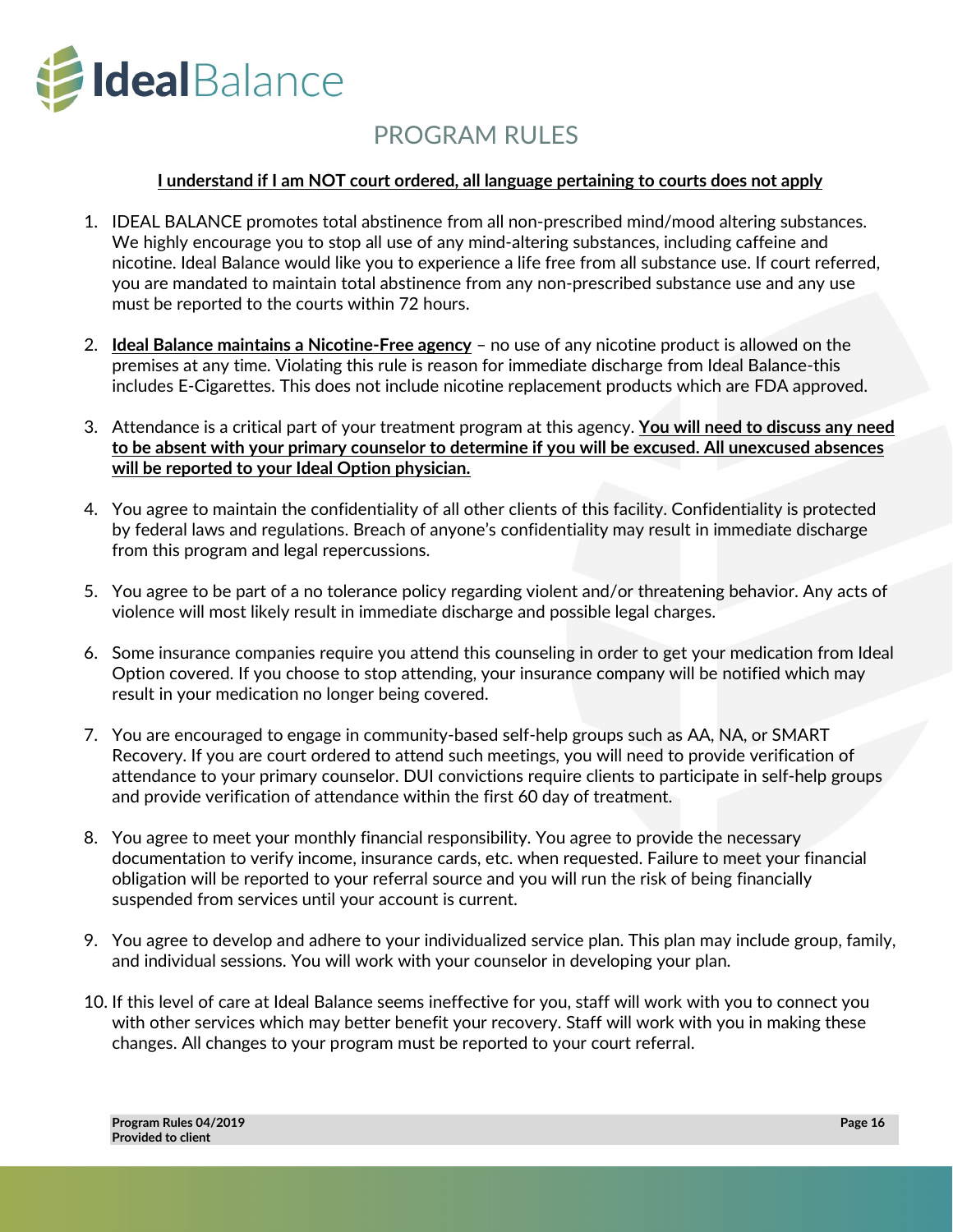

## HIV/AIDS BRIEF RISK INTERVENTION Blood Borne and Air Borne Pathogens

The Human Immunosuppressant Virus (HIV) caused Acquired Immune Deficiency Syndrome (AIDS). Infection of the virus results from contact with blood, semen, or vaginal fluids, during unprotected oral, anal, or vaginal intercourse, as well as contact with injectable drug paraphernalia.

Intravenous (I.V.) drug users and heterosexual females account for most of the current HIV infections across the United States. The highest risk behaviors for becoming infected are: (1) Having unprotected sex (sexual contact without a condom), (2) Sharing infected and unbleached injectable drug paraphernalia with I.V. drug users, or (3) Having sexual contact with I.V. drug users.

It is possible to have no symptoms of HIV infection for up to ten years or more after the date of infection. Because a person infected with HIV may have no symptoms for such an extended period of time, it may be impossible to know a person is HIV positive without diagnostic testing. Thus, it is important to protect yourself at all times. Everyone who is HIV positive is infectious and should be protecting themselves from re-infection with other diseases, as well as protecting others around them from HIV infection.

You can protect yourself and reduce your exposure to HIV by doing the following:

- $\div$  Do not have sexual contact with any injectable drug user.
- $\cdot \cdot$  If you have sexual contact with someone, use a latex condom.
- $\div$  Do not use drugs. If you do use drugs, do not share needles, cotton, bottle cap, spoon, etc. You must clean injectable drug paraphernalia with bleach and water before sharing paraphernalia to reduce the risk of HIV infection.
- $\mathbf{\hat{P}}$  Consider having the HIV Antibody test completed. This test can be anonymous and is available at the local Health Department at a minimal cost.
- Consider having the HIV Antibody test if you are pregnant or planning to father a child as an infected mother can pass the virus to her unborn child and an infected father can pass the virus to the mother.

Managing your risks regarding other blood borne pathogens is also important, such as Hepatitis B and air borne pathogens, such as Tuberculosis. Consult your treatment team, physician, or your local Health Department if you have further questions.

If you feel you are at risk for having been exposed to HIV and/or blood borne and air borne pathogens, please feel free to discuss this with clinical staff so that we may refer you for further information and/or treatment.